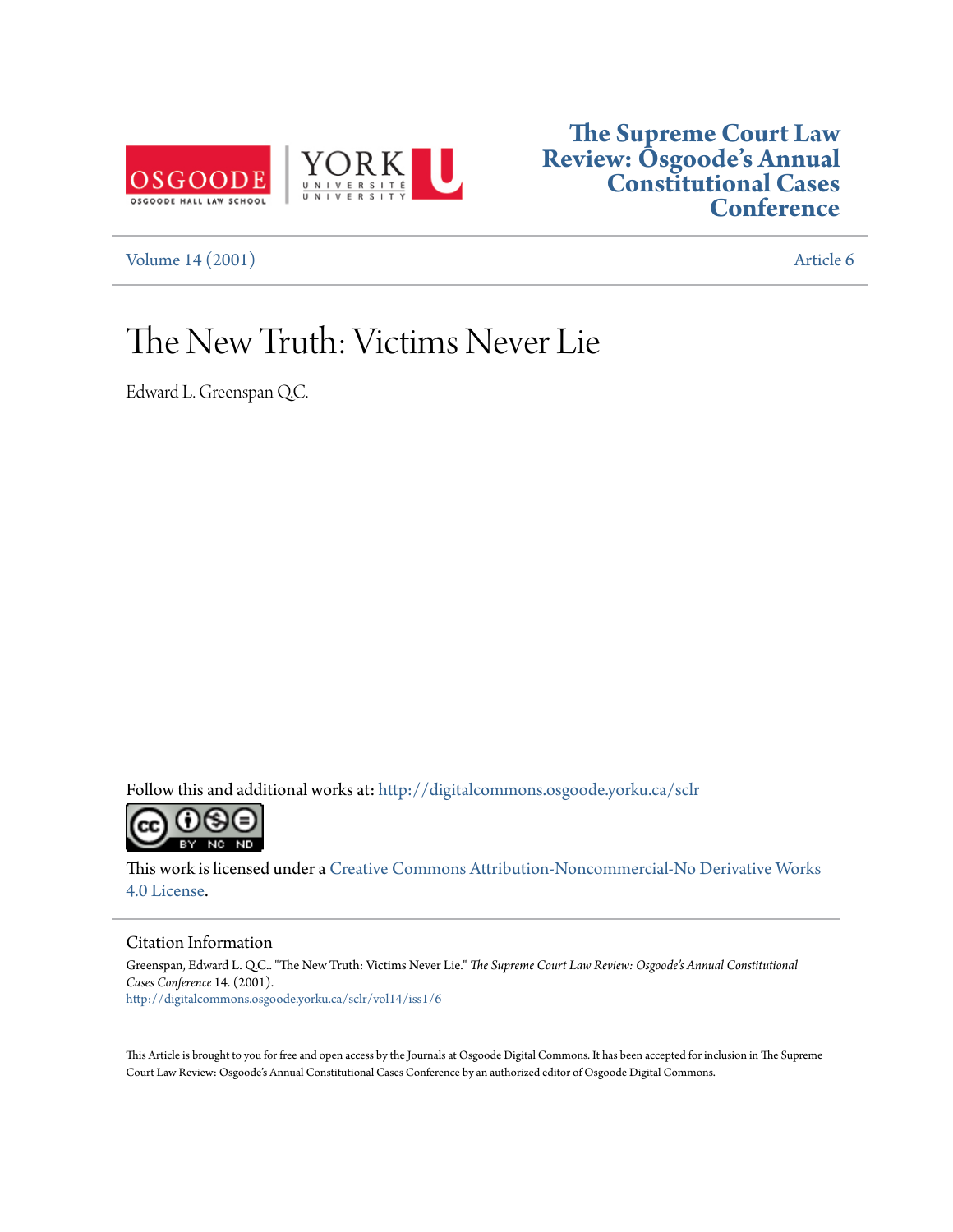# **THE NEW TRUTH: VICTIMS NEVER LIE**

### **Edward L. Greenspan, Q.C.**\*

I am going to begin by making what some people, like Professor Benedet, may view these days as a totally outrageous statement. The crime of sexual assault like other crimes — occasionally is the subject of a false accusation. Sometimes the entire story is fabricated. At other times, the degree of force or persuasion employed to obtain "consent" is exaggerated. At other times, the complainant may make a wrong identification as to his or her assailant. My simple point, which may offend certain people, is that there is a substantial risk that an innocent defendant will be wrongfully convicted. It is a plain fact that the rules of evidence have been changed to make it easier to convict defendants for sexual assault and harder to cross-examine the alleged sexual assault victims. These legal changes have not been without substantial costs to our criminal justice system.

Each change makes it both easier to convict the guilty for sexual assault and more difficult to acquit the innocent. As one civil liberties lawyer, concerned about the recent attitude towards accused sexual assaulters, put it, "Some people regard sexual assault [as] so heinous an offence that they would not even regard innocence as a defence." In our rush to put guilty sexual assaulters behind bars, we must never forget, under our principles of justice, the age-old aphorism that it is better for 10 guilty persons to go free than for even one innocent to be wrongly convicted.<sup>1</sup> This fundamental principle applies just as much to sexual assault as to other vicious crimes. We are constantly reminded that injustice is a two-way street. It is unjust for a guilty sexual assaulter to go free, but surely it is equally unjust for an innocent defendant to be wrongly convicted.

I have been troubled by the notion that when it comes to allegations of sexual assault, there is a strongly held view that complainants presumptively tell the truth. I have no doubt that many persons accused of sexual assault also tell the truth. When it comes to a serious crime, it appears that everybody may exaggerate or

Senior Partner, Greenspan, Henein and White, Toronto. This paper was originally presented at the April 6, 2001 conference entitled "2000 Constitutional Cases: Fourth Annual Analysis of the Constitutional Decisions of the S.C.C." sponsored by the Professional Development Program at Osgoode Hall Law School.

<sup>1</sup> Blackstone, *Commentaries on the Laws of England* (Philadelphia: Rees Welsh & Co., 1897), Book IV, Chapter 27, at 358.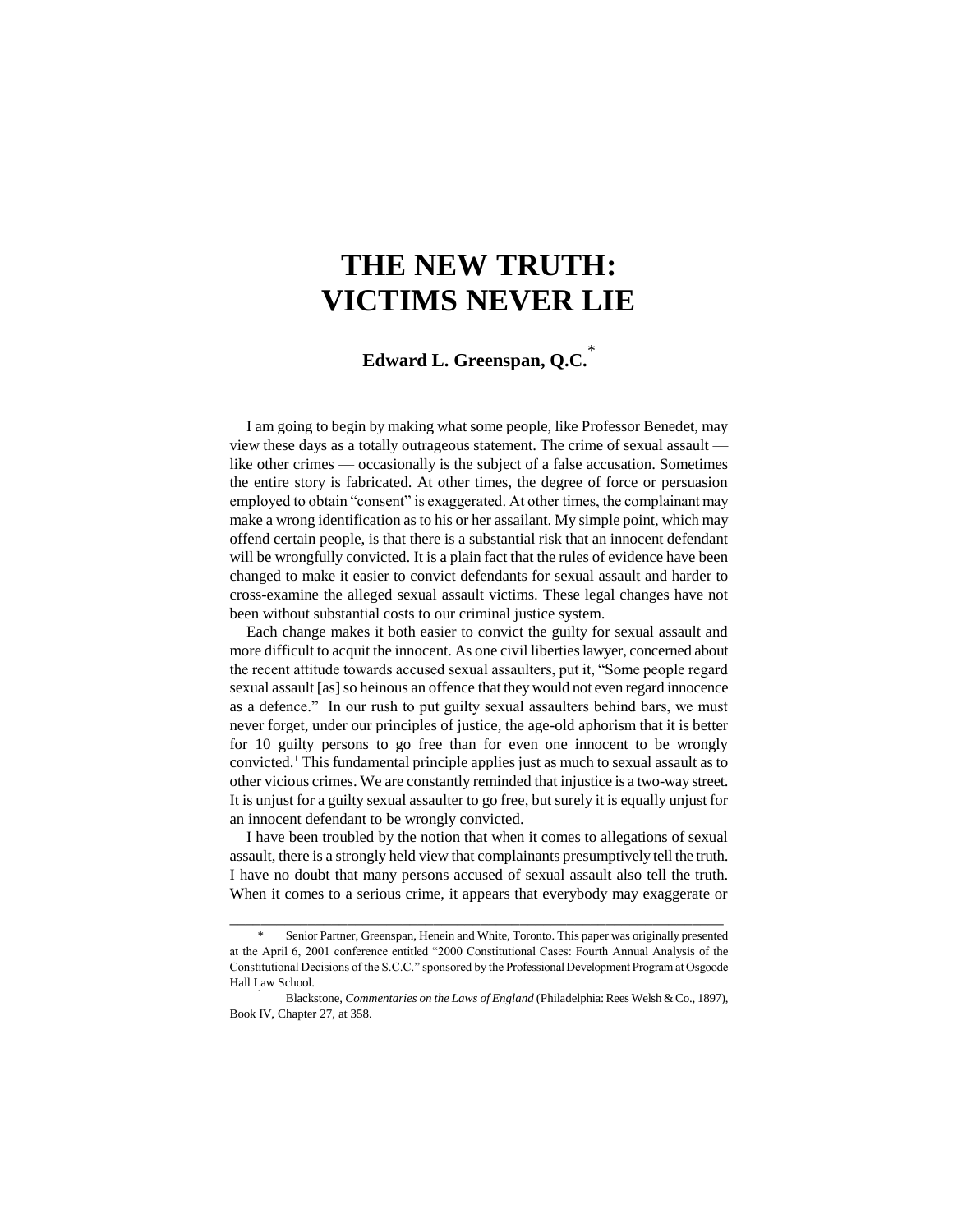misremember. The FBI statistic that annually around 8.6% of all reported forcible rapes were "unfounded" does not necessarily mean "fabricated," although it could mean that accusations have turned out to be made up. There are many reported cases of highly publicized serious sexual assault accusations that have turned out to be false. Truth-testing mechanisms in our criminal justice system must not be compromised in order to service politically correct ideology.

The entire history of the common law criminal justice system was that the rights of the accused were at the centre of the system, that the presumption of innocence and the rights of the accused were paramount. Blackstone wrote in the 18th century that "it is better that ten guilty persons escape than that one innocent suffer."<sup>2</sup> I was taught that this principle was at the heart of the criminal justice system.

In the 1963 Hamlyn Lecture Series, *The Proof of Guilt*, Glanville Williams explained why the rights of an accused were paramount when he dealt with evidence admissible for the defence that would not be admissible for the Crown. He essentially stated that it was his opinion that there should be a great difference between the position of the defence and that of the prosecution; that a miscarriage of justice should never be risked by shutting out any evidence for the defence even though it might be hearsay. That is why he pointed out that Crown counsel in England frequently take no objection to defence evidence even when they might technically be able to do so. And he concluded by saying it would be much better if the hearsay rule were not applied at all against the defence. That was at the heart of the common law. But the rules always had to be dealt with in favour of an accused person for the rules were a shield against false and wrongful convictions; the rules were never to be used as a sword against an accused person.

The purpose of the *Canadian Charter of Rights and Freedoms*<sup>3</sup> was to entrench the values of our criminal justice system: to protect the accused against the enormous power of the state and to protect us all against wrongful convictions. Gradually, the novel notion of victims' rights has poisoned the well of traditional criminal law values. The paramountcy of the rights of the accused has been replaced by notions of "balancing rights" in a criminal trial. The rights of the accused are now measured against the rights of the victims. The criminal trial is no longer a contest between the state and the individual. It is, as Professor Paciocco quite rightly states, a contest between the accused and the complainant in the area of sexual assault.<sup>4</sup> The use of the Charter to "balance" rights which are now all accorded equal weight, threatens to erode the fundamental concepts of the rights of the accused which have been at the heart of the criminal justice system. Nowhere is

<sup>2</sup> *Id.* 3

Part I of the *Constitution Act, 1982*, being Schedule B to the *Canada Act 1982* (U.K.), 1982, c. 11. 4

See Professor Paciocco's paper, "Competing Constitutional Rights in an Age of Deference: A Bad Time to Be Accused," in this volume of the *Supreme Court Law Review.*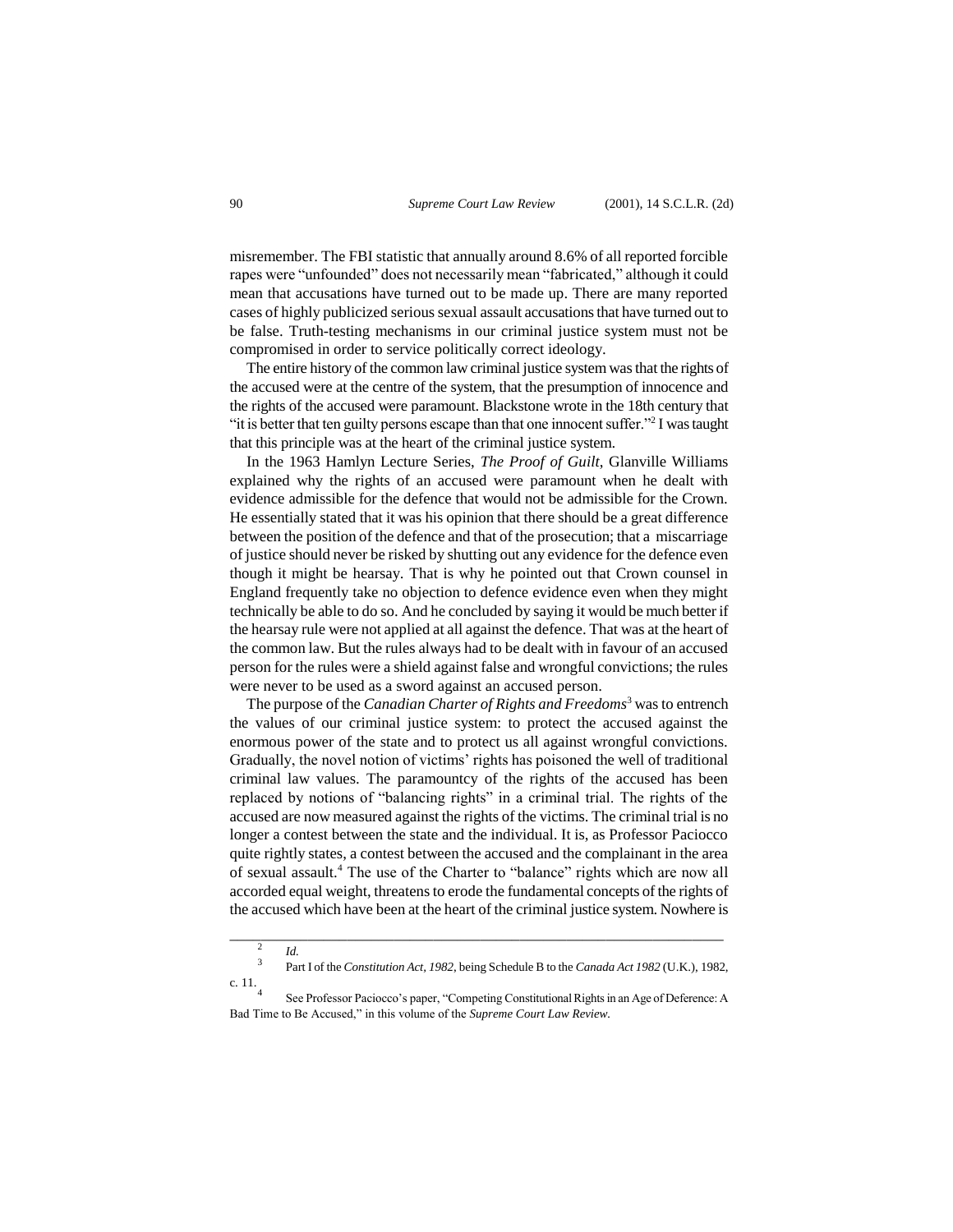this erosion clearer than in the context of the introduction of prior sexual history of a complainant in a sexual assault case.

Evidence of a prior consensual relationship between a defendant and a complainant is, of course, not conclusive proof of innocence. A man can certainly sexually assault a woman with whom he has engaged in consensual sex, and the prior sexual conduct does not justify, or even minimize, the crime. But surely the prior relationship is relevant evidence for the jury to consider as to whether the sexual encounter at issue was a continuation of the consensual relationship or a sexual assault. To me, this is a self-evident truth. To require the jury to decide the case as if it were a dispute between two strangers is to deny the fact-finder the essential context from which to judge who is lying and who is telling the truth. The notion that sexual assault victims deserve heightened protection begs the critical question: "Was the complainant indeed a sexual assault victim as she contended or was the defendant the victim of a false accusation as he contended?" Under our constitutional presumption of innocence, the legal system cannot assume the former in justifying a rule of evidence that denies the defendant the right to prove the latter.

In this debate, the genesis of rules excluding evidence of prior sexual history must be remembered. The introduction of rules which limited the admissibility of a complainant's prior sexual history in the *Criminal Code*, <sup>5</sup> were driven by a desire to deal with the problem of the "twin myths." Although the belief that a woman's prior sexual history was presumptively relevant to her credibility and to her likelihood to consent had been abandoned, courts routinely still admitted evidence of prior sexual history for these improper purposes. The statutory provisions in the *Criminal Code* were designed to deal with the admission of irrelevant evidence. In R. v. Seaboyer,<sup>6</sup> the Supreme Court of Canada concluded that the enacted legislation went too far and excluded potentially relevant evidence from the trier of fact. The now common language of "victims' rights" is conspicuously absent from the Supreme Court of Canada's judgment. In concluding that the provisions were too restrictive in that they exclude relevant evidence, the Supreme Court of Canada recognized the paramountcy of the rights of the accused and, in particular, the right to adduce defence evidence. In this regard, Madam Justice McLachlin (as she then was) stated as follows:

The question arises whether the same power to exclude exists with respect to defence evidence. Canadian courts, like courts in most common law jurisdictions, have been extremely cautious in restricting the power of the accused to call evidence in his or her defence, a reluctance founded in the fundamental tenet of our judicial system that an innocent person must not be convicted. It follows from this that the prejudice must

<sup>5</sup> R.S.C. 1985, c. C-46.

<sup>6</sup> [1991] 2 S.C.R. 577, 66 C.C.C. (3d) 321.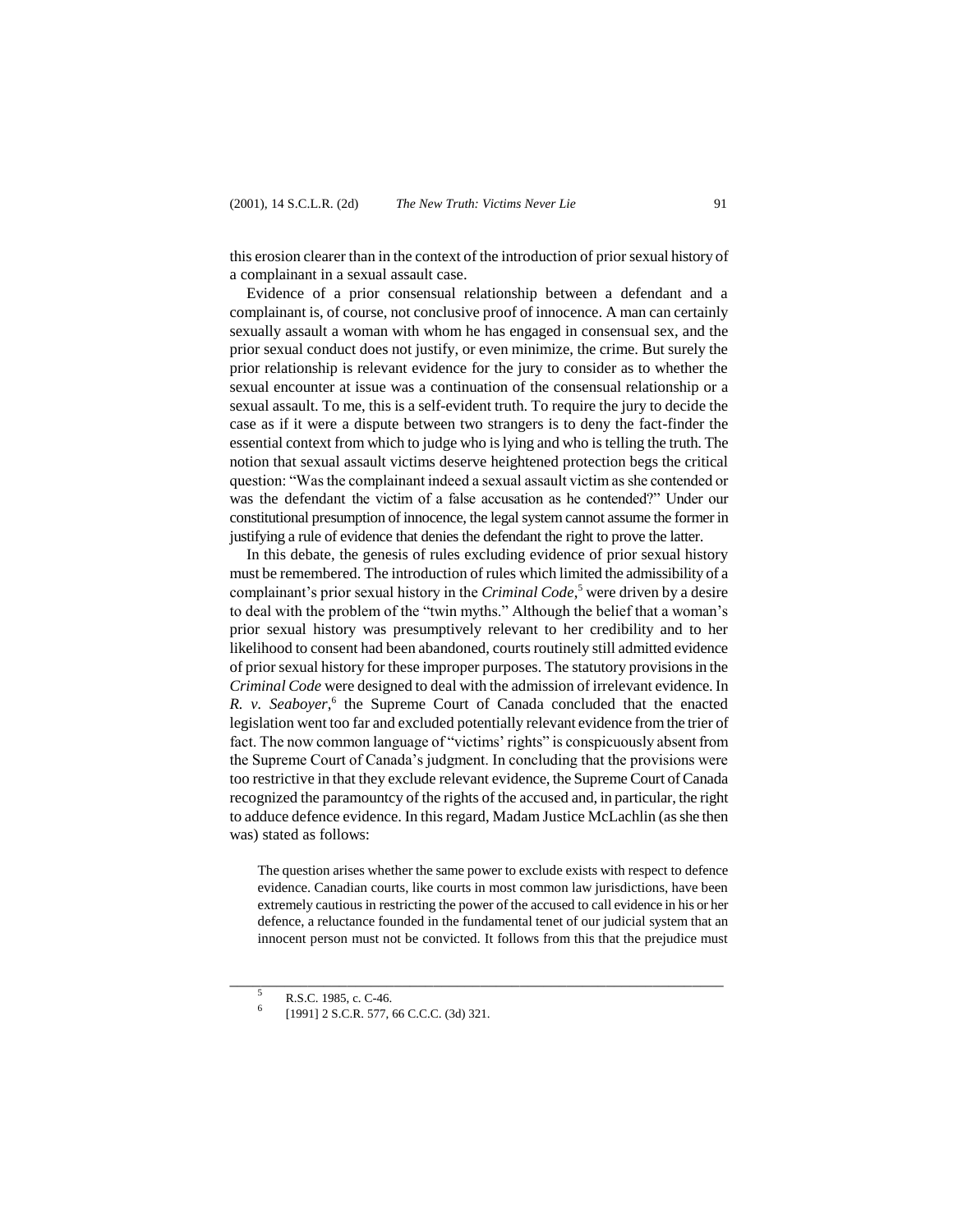substantially outweigh the value of the evidence before a judge can exclude evidence relevant to a defence allowed by law.

These principles and procedures are familiar to all who practise in our criminal courts. They are common sense rules based on basic notions of fairness, and as such properly lie at the heart of our trial process. In short, they form part of the principles of fundamental justice enshrined in s. 7 of the *Charter.*<sup>7</sup>

The judgment in *Seaboyer* was grounded on two fundamental principles. It recognized the importance of the right of an accused to make full answer and defence, and the right of the accused to introduce relevant evidence. The focus of *Seaboyer* was on the fact that the provisions potentially excluded evidence which was relevant and might assist the trier of fact in coming to a conclusion regarding the guilt or innocence of an accused person. *Seaboyer* clearly recognized that prior sexual history, in certain circumstances, is a factually relevant issue. Unfortunately, the sentiments expressed in *Seaboyer* have been gradually and fundamentally eroded as notions of balancing rights have crept into our judicial terminology.

In 1994, the Supreme Court of Canada held in *Dagenais v. Canadian Broadcasting Corp.* that when two protected rights come into conflict, Charter principles require a balance to be achieved that fully respects the importance of both rights.<sup>8</sup>

Therein was born the notion of victims' rights being balanced against the rights of the accused. What has not been given due consideration is what cost will be paid by according equal weight to the rights of a complainant. The exclusion of factually relevant evidence relating to prior sexual history which may be embarrassing and thereby violate the rights of the complainant, will not only undermine the rights of the accused, it will undermine the very essence of our criminal justice system whose ultimate goal it is to obtain the truth. While balancing of rights may work in other contexts, balancing in the criminal justice system distorts the process.

Nowhere is this more clearly seen than in the recent Supreme Court of Canada case of *R. v. Darrach*.<sup>9</sup> As Mr. Justice Gonthier stated:

One of the implications of this analysis is that while the right to make full answer and defence and the principle against self-incrimination are certainly core principles of fundamental justice, they can be respected without the accused being entitled to "the most favourable procedures that possibly could be imagined" (*R. v. Lyons*, [1987] 2 S.C.R. 309, at p. 362 …). Nor is the accused entitled to have procedures crafted that only take his interests into account. Still less is he entitled to procedures that would

<sup>7</sup> *Id.*, at 611 (S.C.R.), and at 391 (C.C.C.). 8

<sup>[1994] 3</sup> S.C.R. 835, at 878.

<sup>9</sup> [2000] 2 S.C.R. 443, 148 C.C.C. (3d) 97.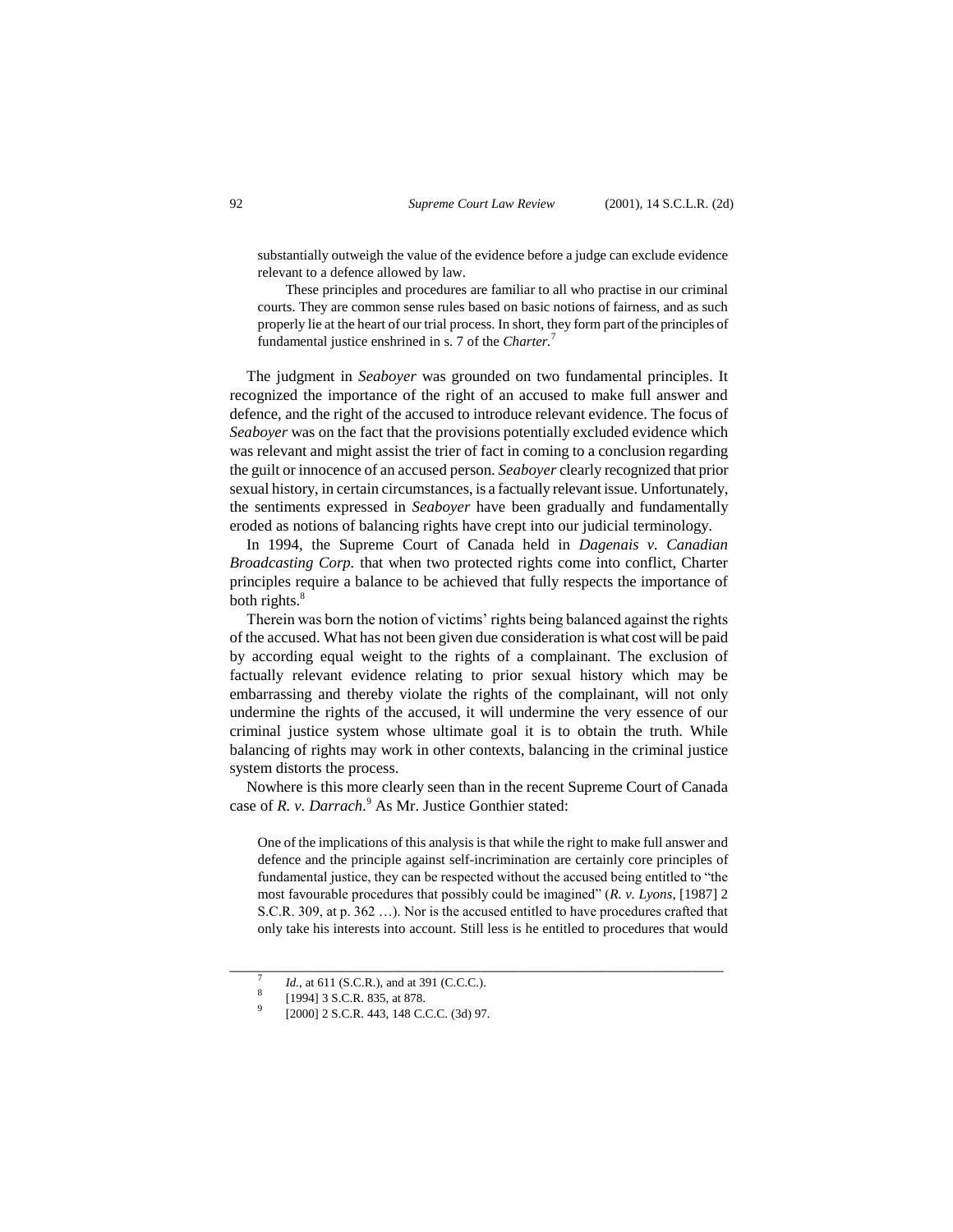distort the truth-seeking function of a trial by permitting irrelevant and prejudicial material at trial."<sup>10</sup>

*Darrach* is a clear abrogation of the principles set out in *Seaboyer*. While *Seaboyer* was concerned with reconciling the rights of the accused, the goal of the criminal justice system in truth-seeking and the exclusion of irrelevant evidence, *Darrach* focuses on the balancing of competing rights of the accused and the complainant.

In the framework of legal anthropologists, the unit of analysis of the adversary system is the individual "dispute," and the courts and the adversary trial are viewed by them as modern society's less than satisfactory substitute for the simpler and less alienating "methods of dispute resolution" in pre-modern societies. Whatever the validity of this approach in the civil law arena, it is entirely inapplicable in the area of the criminal law. I have found that none of the academic work within this framework demonstrates sufficient sensitivity to the important distinction between civil and criminal law, and its influence has begun to be felt in the realm of public policy.

It is essential to remember that the purpose of criminal law is not the resolution of disputes between individuals. In the law of tort, it is the individual suffering the delict who is conceived to be wronged. It seems not inappropriate, then, to think of a suit in tort as a method of resolving a dispute. The notion of competing claims clearly has a place in the context of civil law. In criminal law, though the act may be and often is a recognizable tort, the important difference is the notion that it is the state or the collective community that has been injured.

The substantive criminal law is not concerned with violations of the rights of individuals, but with violations of the collective interest in the security of the state, the safety of its citizens, or the shared morality of the community. A civil trial may be a fight between neighbours, each asserting his individual rights. In a criminal trial the state, on behalf of the community, accuses an individual of violating some collective value in the society.

But we as a society are not just concerned with the collective interest in protection from wrongdoers, which is the substance of our criminal law. We are equally interested in guarding our individual freedom and dignity for its own sake, which concern is embodied in the protections of our law of criminal procedure.

Because of the peculiar position of rights in a criminal case, an imbalance is created, or as Ronald Dworkin<sup>11</sup> thinks of it, an asymmetry. "[T]he geometry of a criminal prosecution, which does not set opposing rights in a case against one another, differs from the standard civil case in which the rights thesis holds

 $10$  *Id.*, at 461-62 (S.C.R.).

<sup>11</sup> Dworkin, *Taking Rights Seriously* (Cambridge, Mass.: Harvard University Press, 1978).